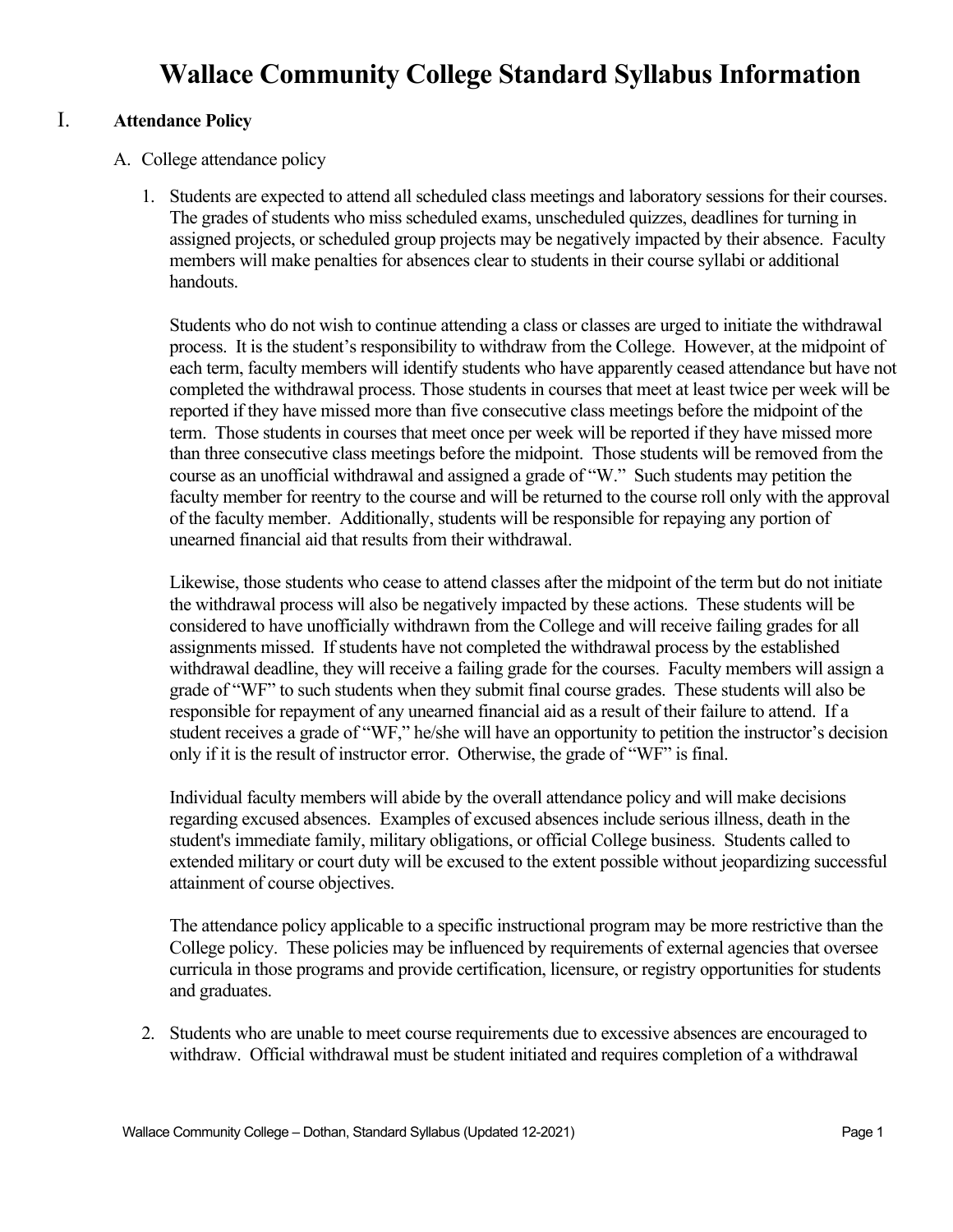form. Withdrawal forms may be obtained from the Office of Student Affairs and/or other designated locations at each instructional site. A grade of "W" will be assigned for student initiated withdrawals prior to the designated date each term. No withdrawals will be allowed after this date.

- B. Discipline specific attendance policy
	- 1. (Include policies applicable to specific course and/or discipline. Requirements of external regulating agencies may be addressed here. Unless mandated by an external regulatory agency, course or discipline policies cannot penalize a student's course grade based upon attendance alone. Any grading penalty related to non-attendance must be the result of missed exams, quizzes, project deadlines, etc.)

# II. **Safety/Health Information (General institutional statement must be included and course specific information may be added)**

- A. Wallace Community College has a comprehensive safety plan that covers many possible emergency situations. If you are involved in, or witness an accident on campus, immediately contact a faculty member or dial "1-1-1" on the Wallace Campus or "4-2-1-0" on the Sparks Campus for the switchboard operator. All students should become familiar with emergency exits as well as emergency warning system messages, both of which are posted in all buildings. Additional information is in the *College Catalog*.
	- 1. If the primary responder determines that the emergency situation is life-threatening:
		- (a) Call 9-1-1.
		- (b) Call the College emergency operator from a campus phone by dialing 1-1-1 (Wallace Campus) or 4-2-1-0 (Sparks Campus). If it is an evening or weekend, call campus police/security by dialing 334-798-1381 (Wallace Campus) or 334-798-1228 (Sparks Campus).
	- 2. If the primary responder determines that the emergency situation is non-life-threatening:
		- (a) Call the College emergency operator from a campus phone by dialing 1-1-1 (Wallace Campus) or 4-2-1-0 (Sparks Campus). If it is an evening or weekend, call campus police/security by dialing 334-798-1381 (Wallace Campus) or 334-798-1228 (Sparks Campus).

# B. **ADA Compliance**

Wallace Community College complies with the Americans with Disabilities Act, 1990. Any student requiring reasonable accommodations under this Act should contact the Disabled Student Services Office on the Wallace Campus or the ADA Coordinator at any College location.

## **C. Additional College Policies**

1. Students are expected to know how to access their Wallace Community College student e-mail address and are encouraged to check it daily. Throughout each semester, WCC sends vital, timesensitive e-mails regarding admissions requirements, financial aid deadlines, student records, and campus life events to all students' official WCC e-mail address, therefore, it is imperative students not only know how to log in but that they do so to ensure they never miss messages from the College. To log in, students will find a link to the Wallace Email under the Campus Life & Resources Banner located at the top of the Wallace Community College website. If accessing the website using a mobile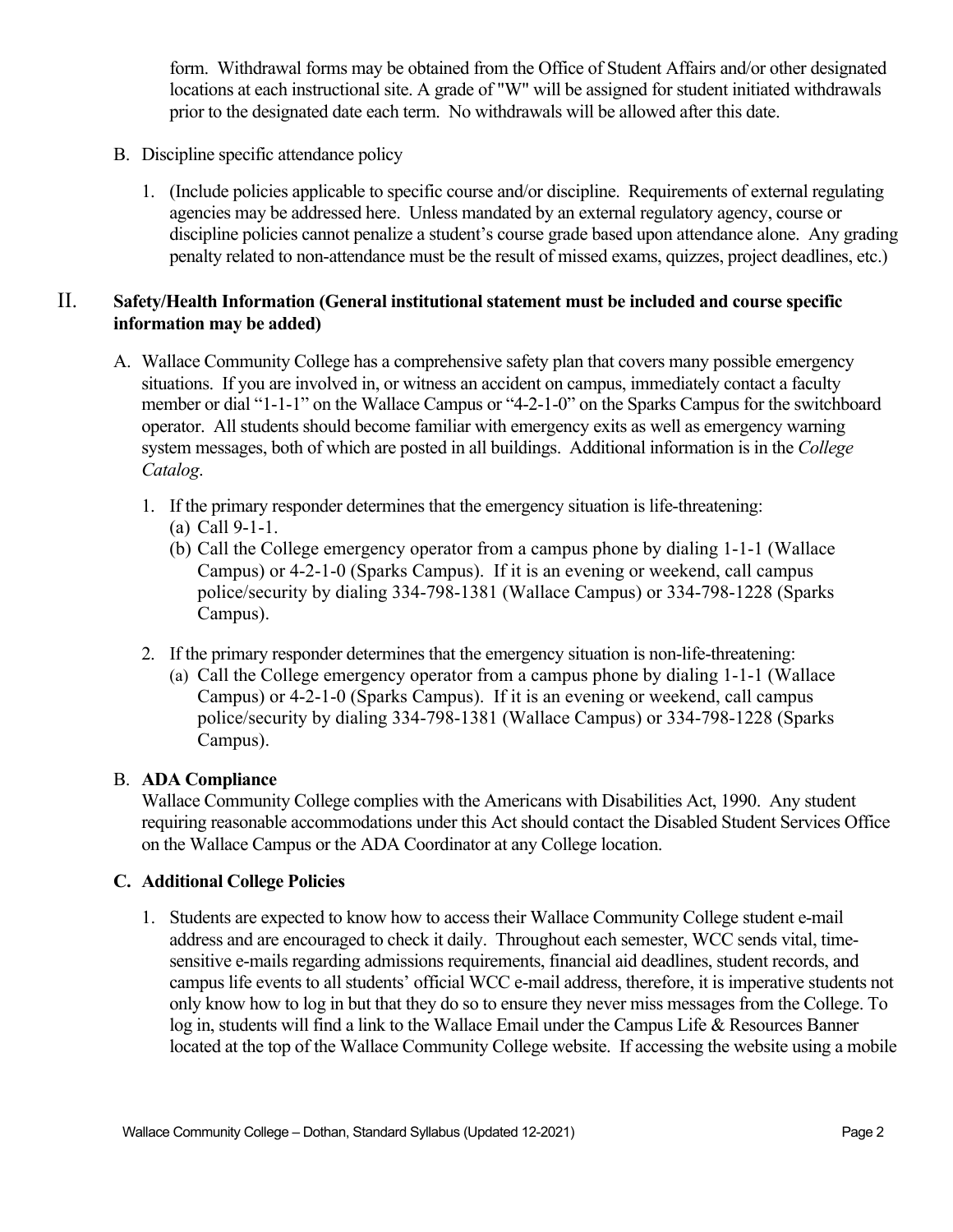device, the Wallace Email link will be located under the Menu button (three dashes). The username includes the first letter of the student's first name, full last name, last four digits of the student A number followed by either @student.wallace.edu or @wallace.edu (depending on the first admission date). Please note: an email from admissions  $@$  wallace edu should have been emailed to the student's personal email account provided the college student e-mail when applying to the College (Ex:  $j$ smith1234@student.wallace.edu or  $j$ doe9876@wallace.edu). The default password will be !WCC followed by the student's birthday in six (6) digit format (MMDDYY) (Ex: Birthday December 1, 2002 would be !WCC120102). If you have change your password for any other GovNET system (Blackboard, OneACCS, Campus Computers, Campus WiFi, etc.), that password will be the same password for all systems. Remembering this important information is a great way to ensure student success at Wallace Community College

2. Students are expected to be knowledgeable of and abide by policies covered by the Code of Student Conduct found in the current *Wallace Community College Catalog and Student Handbook.* These policies include, but are not limited to, dishonesty, destruction of property, possession of firearms (The College does not allow the unauthorized possession of firearms in buildings or classrooms.), consumption of alcoholic beverages or controlled substances, obstruction or disruption of instruction, and lewd, obscene, licentious, or indecent conduct. Smoking or use of any tobacco product on any College property is prohibited.

#### 3. CONSUMER COMPLAINT INFORMATION

Wallace Community College believes that all students should have easy access to a process for resolving conflicts, complaints, or grievances. Several policy and procedural statements are contained in the *Catalog and Student Handbook*. https://catalog.wallace.edu/sites/default/files/wallace2021 july21.pdf

Any member of the College community who believes that he or she has been the victim of sexual harassment or any other form of discrimination, may bring the matter to the attention of any academic or administrative officer on any campus or instructional site.

#### **Title IX Coordinator:**

Ms. Shaletha Barnes-Blackmon, Wallace Campus (Student Contact) —334-556-2511 Ms. Keyashia Sheppard, Wallace Campus (Employee Contact) – 334-556-2519

#### **504 Compliance Officer:**

Ryan Spry, Wallace Campus—334-556-2587

**ADA Compliance Officers:**

Terri Ricks, Sparks Campus—334-687-3543, Ext. 4270 Ryan Spry, Wallace Campus—334-556-2587

4. Integrity of Learning Environment. An instructor has the obligation to maintain order in the classroom to preserve the integrity of the learning environment. If a student's behavior disturbs or otherwise interferes with instruction, the student will be asked to leave the class. The student may be allowed to return to the next class meeting after consultation with the instructor and a third party. The third party may be another faculty member, division director, or a dean. The instructor may have a consultation with the division director and the Dean, Student Affairs and Sparks Campus to determine if the student should appear before the Judiciary Committee.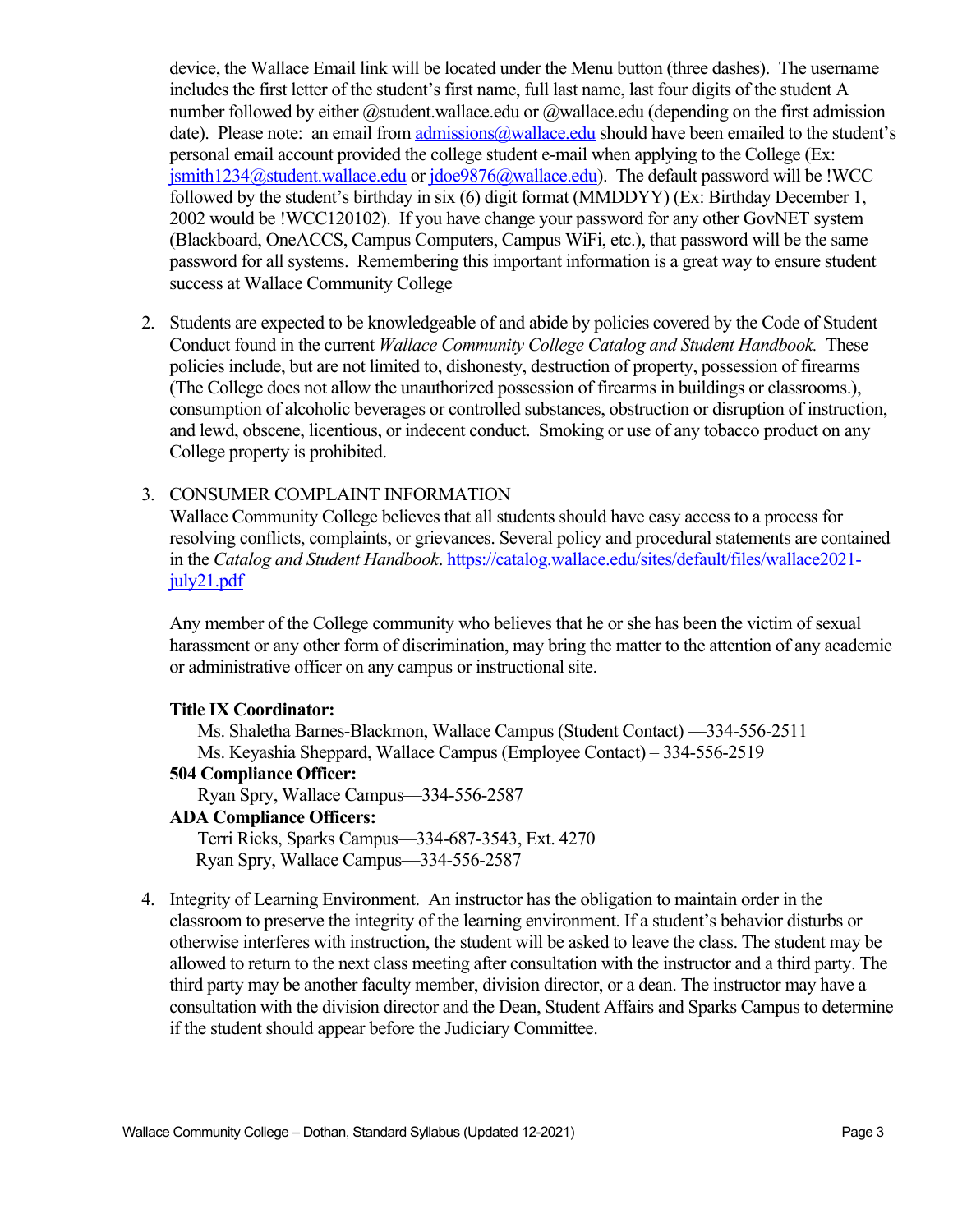5. Disciplinary Action by Faculty Members.With regard to a matter of academic dishonesty in taking a college course, the College's respective faculty members are authorized to administer certain appropriate disciplinary action. If a given faculty member has substantive evidence of a student's having committed, attempted to commit, or solicited an act of cheating, plagiarism, or any other form of academic dishonesty, the faculty member shall have the authority to (1) impose a grade of "F" for the respective assignment or test; (2) impose an "F" for the respective course; (3) require that an assignment be redone or a test be retaken; (4) impose other similar sanctions designed to preserve academic integrity. The faculty member shall not have the right to suspend or expel a student. That authority is reserved for the Dean, Student Affairs and the College Judiciary Committee. If the faculty member believes that the improper conduct should be subject to greater punishment, or additional punishment, then the case should be referred to the Dean, Student Affairs for disciplinary review. In any situation where a student is alleged to have committed academic dishonesty of any nature, the faculty member making the allegation shall within three (3) working days after the alleged wrongful act or the faculty member's first knowledge of the act, give the student written notice of the allegation and give the student the opportunity to respond to each allegation made. The student shall have a maximum of three (3) working days to respond to any allegation made. No disciplinary grade imposed by a faculty member shall be considered final unless and until the student has been given written notice of the alleged wrongdoing and the opportunity to respond. It is not necessary that the student give a response for a grade to be finalized, only that the student has been given an opportunity to respond and that the instructor give due consideration to any response which is made. Each instructor shall keep a confidential file of any and all written allegations of academic dishonesty and all actions taken with regard to such allegations. Any student against whom a sanction is imposed by a faculty member as a result of an allegation of academic dishonesty shall have the right to appeal the sanction to the dean, student affairs. The appeal must be filed with the Dean within five (5) working days after the student is first made aware of the date that the decision has been made to impose a sanction and must include: (1) a copy of the faculty member's written allegations of academic dishonesty; (2) a statement of the sanction imposed; (3) the dates on which the student received the written allegation and on which the student responded to the allegation; (4) the nature of the student's response to the faculty member concerning the allegation; and (5) the rationale for the appeal of the sanction. The student shall have the option of admitting to the dean, student affairs the act of academic dishonesty and proposing an alternative sanction or denying that academic dishonesty has been committed.

The Dean, Student Affairs shall, within fifteen (15) working days after receipt of the appeal, issue a report by which the Dean will (1) affirm the sanction; (2) overrule the sanction; or (3) modify the sanction. The Dean shall not overrule or modify any sanction imposed by a faculty member except where there is a compelling and substantial academic or legal reason for doing so.

If the Dean, Student Affairs determines that the student or organization is not guilty, the student or group will be cleared of all charges. If the student or organization is found guilty, the Dean, Student Affairs will delineate appropriate sanctions on a Wallace Community College Sanction Agreement. Upon administration of the Sanction Agreement, the student or organization will be offered the opportunity to select one of the following options:

1. Sign the Sanction Agreement indicating acceptance of the sanctions imposed and waiving all rights to appeal; or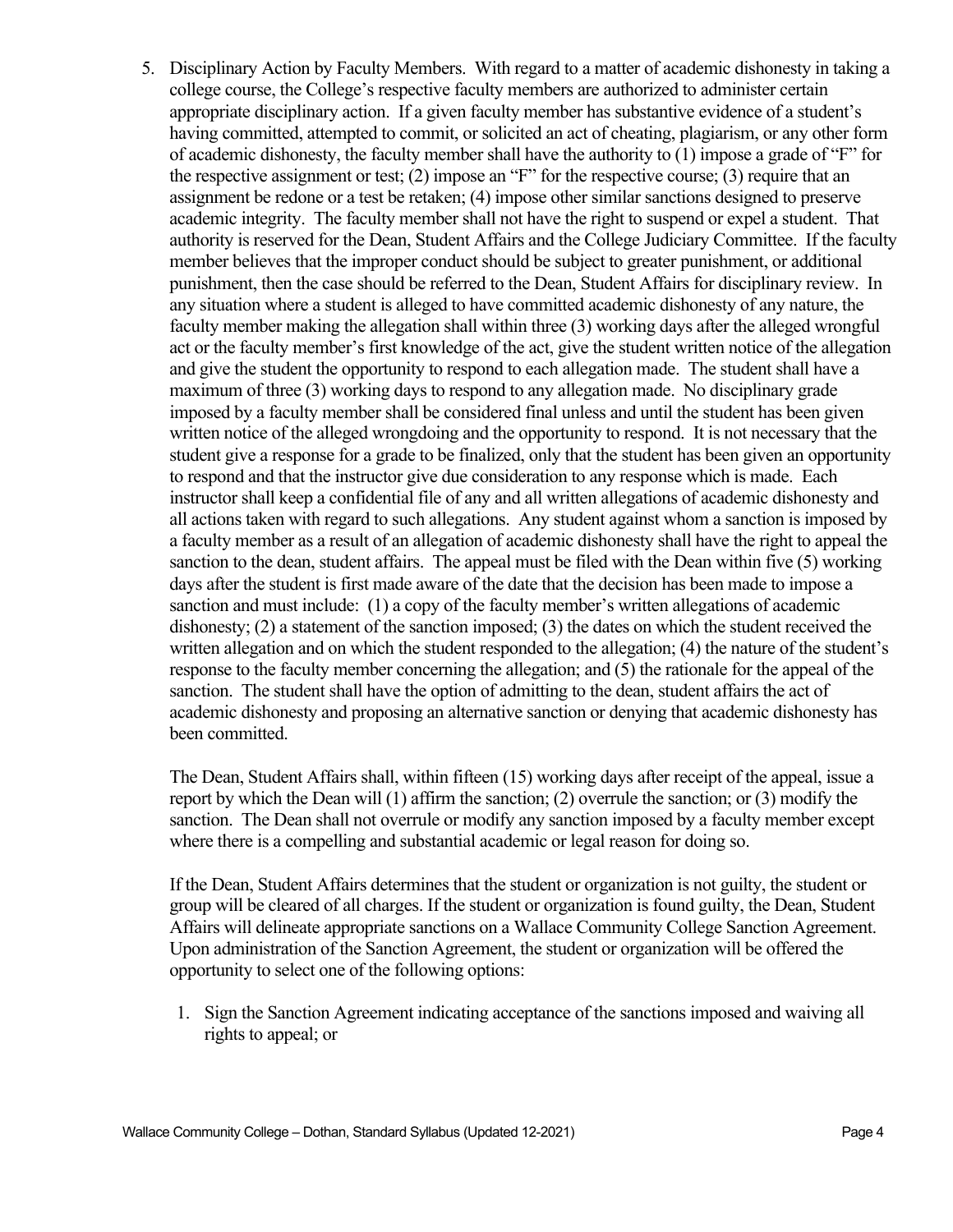2. Sign the Sanction Agreement declining the opportunity to accept the sanctions imposed and request to appeal the decision before the Judiciary Committee. Appeal requests must be made in writing within five (5) working days to the dean, student affairs. Students wishing to request that academic integrity issues be heard by the Judiciary Committee must follow steps 7-11 of the Disciplinary Procedures by Staff and Judiciary Committee section in the current Wallace *Community College Catalog and Student Handbook*.

Any student or organization who fails to sign the Sanction Agreement as stated herein shall be deemed to have waived all rights to further appeal and the sanctions imposed by the Dean, Student Affairs will be final.

# **ADDENDUM**

# **HEALTH PRECAUTIONS**

Students should NOT come to campus if they

- Have a fever of 100.4 degrees or above;
- Are experiencing any of the **other symptoms of COVID-19** (these include shortness of breath, chills, sore throat, new loss of taste or smell); or
- Have been exposed to someone in their household diagnosed with COVID-19, tested for COVID-19 (but not received results), or with symptoms of COVID-19.

# **PROTOCOL FOR STUDENTS TESTING POSITIVE FOR COVID-19 TEST**

- Send an e-mail to all instructors that includes the following information:
	- o Student name
	- o Student number
	- o Date student started exhibiting symptoms
	- o Date student tested positive for COVID-19
	- o Date you were last on campus
	- o Picture of the positive diagnosis
	- o Phone number that student can be reached

The instructor will contact the student by e-mail or phone for additional information.

## **PROTOCOL FOR STUDENTS COMING INTO CLOSE CONTACT WITH SOMEONE WHO HAS BEEN DIAGNOSED WITH COVID-19.**

- Send an e-mail to all instructors that includes the following information:
	- o Student name
	- o Student number
	- o Date you came into close contact with the person who tested positive for COVID-19
	- o Picture of the positive COVID-19 diagnosis of the person you came into close contact with
	- o Last date student was on campus
	- o Phone number that student can be reached

The instructor will contact the student by e-mail or phone for additional information.